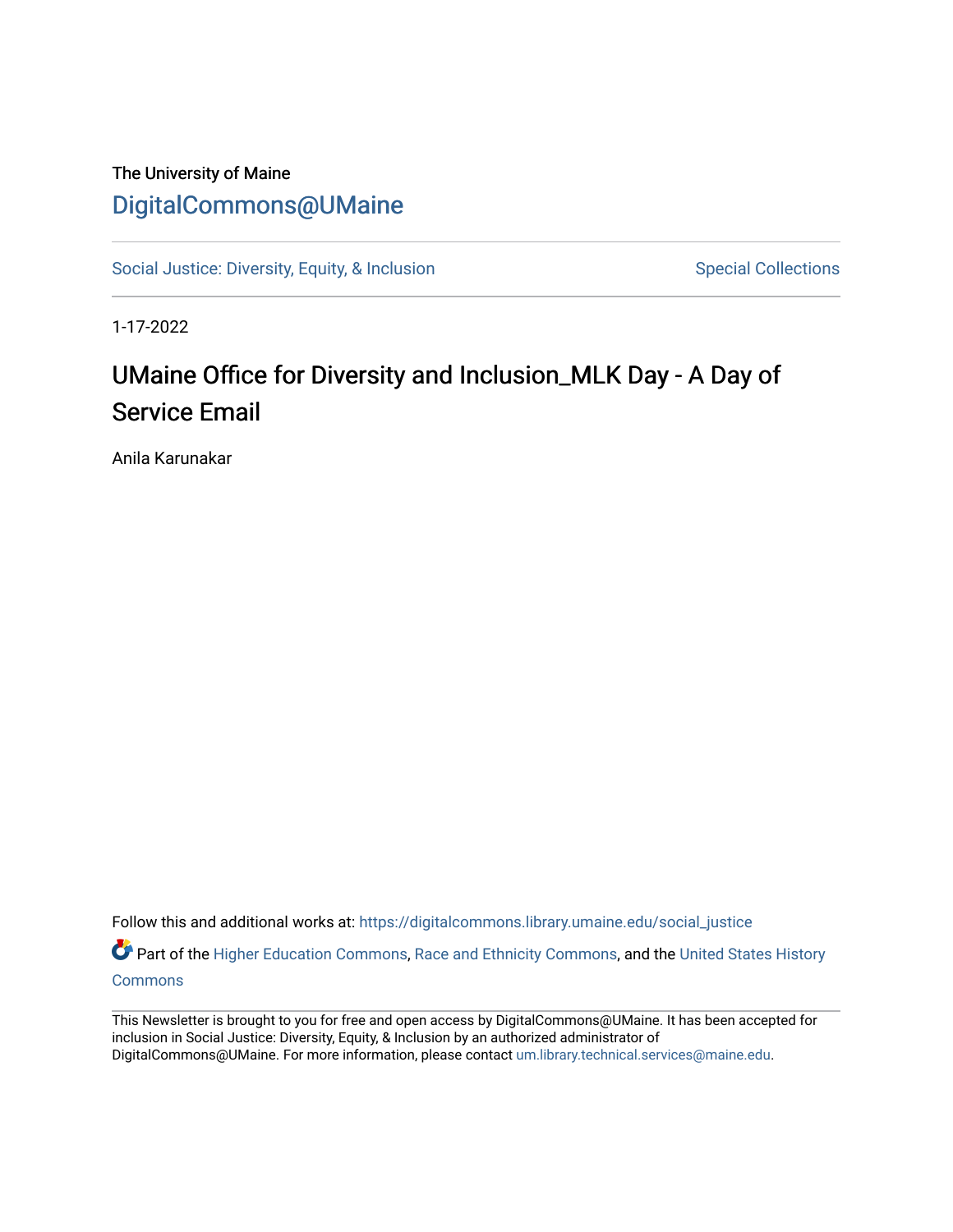

**Matthew Revitt <matthew.revitt@maine.edu>**

**MLK Day - A Day of Service** 1 message

**Office for Diversity and Inclusion <anila.karunakar@maine.edu> Mon, Jan 17, 2022 at 7:59 AM** Reply-To: Office for Diversity and Inclusion <anila.karunakar@maine.edu> To: matthew.revitt@maine.edu



**Today, we honor one of the greatest Civil Rights Leaders in our Country, Dr. Rev, Martin Luther King. A day also known as a Day of Service.** 

**I'll be honest. At first, I felt a little uncomfortable and confused. Instead of using this day (and everyday) to center the history and contributions of Black resilience and brilliance in making America what it is today. Why should I rush to busy myself to 'rescue/save' (serve) on this one day so I could feel better about 'doing' something. How does this honor Dr. King?** 

**I spent some time reading through a few of Dr. King's speeches to prepare for this statement, He knew what he was talking about and to whom he was talking. Whether he was talking about access to education, equity, addressing people at church, or speaking to thousands about a dream, Dr. King knew his people, because he served them, and he served with them. He walked with, listened to, and suffered alongside the very community he was serving. It was not just one day. Dr. King practiced service every day that it became his lifestyle. Folx listened and followed him because he was a man of integrity in action. He spoke about non violence because he experienced violence right alongside others. He spoke about wanting to create a "beloved community" of justice, equity**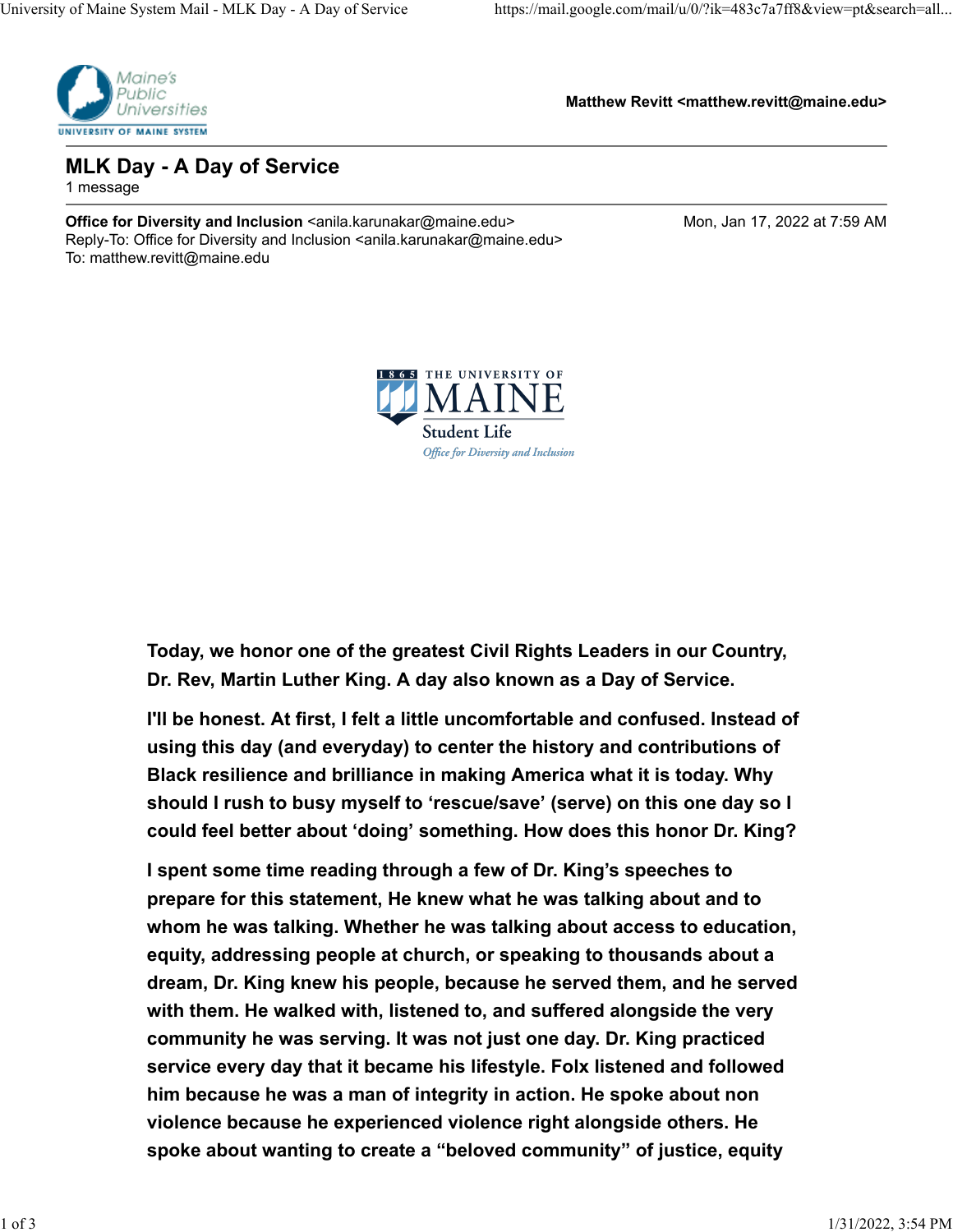**and peace. I think he truly believed this could be done because he saw humanity in the oppressor and dignity in the oppressed. Dr. King dared to envision a world that was so audacious because, I believe, he saw glimpses of it in his everyday life of service.**

**So how do we serve, even one day, let alone have it become our lifestyle? During a pandemic and trying to juggle life?! Maybe I am overthinking it. Maybe, perhaps, I just need to look up for a moment. It could be as simple as an email,a text, sharing a fresh batch of cookies/food (within the CDC protocols, of course), donating a pair of gloves or socks or a can of soup, being kind to those who serve us at the dining hall, thank those who salt our walkways and shovel the snow, sharing a TikTok video that made you laugh out loud, and even being kind to yourself.** 

**I like that we are able to associate Dr. King's legacy by leaning into our community. I am able to honor Dr. King by serving my community. In what ways are you willing to check in with your community?** 

**If your are looking for opportunities to serve our community, please check out UMaine's Bodwell Center for Service and Volunteerism by clicking the link** [here](https://umaine.us16.list-manage.com/track/click?u=2b0fa2738786d913f64b4ee3f&id=21fb33f6d4&e=fdf73b7061)**. You can check out what our community is honoring Dr. King by clicking directly on the links below.**

[AmeriCorps MLK Day of Service Information](https://umaine.us16.list-manage.com/track/click?u=2b0fa2738786d913f64b4ee3f&id=04835843b4&e=fdf73b7061)

[The State of Civil Rights in Maine Webinar](https://umaine.us16.list-manage.com/track/click?u=2b0fa2738786d913f64b4ee3f&id=5567b9b88e&e=fdf73b7061)

[MLK and His Legacy: What His Message Means to UMA](https://umaine.us16.list-manage.com/track/click?u=2b0fa2738786d913f64b4ee3f&id=57dfc302ae&e=fdf73b7061)

[A Special Screening of the Selma Movie at the Colonial Theatre](https://umaine.us16.list-manage.com/track/click?u=2b0fa2738786d913f64b4ee3f&id=605f43f64f&e=fdf73b7061)

[Children's Museum & Theatre of Maine MLK Events](https://umaine.us16.list-manage.com/track/click?u=2b0fa2738786d913f64b4ee3f&id=2d06783699&e=fdf73b7061)

[Bates College Community-Wide MLK Events](https://umaine.us16.list-manage.com/track/click?u=2b0fa2738786d913f64b4ee3f&id=83de22fcd8&e=fdf73b7061)

[Belfast, Maine Community-Wide MLK Events](https://umaine.us16.list-manage.com/track/click?u=2b0fa2738786d913f64b4ee3f&id=b638bea765&e=fdf73b7061)

**May we all aspire to lift each in service to each other. Stay tuned to our next newsletter as we detail all of our Black History Month's events!**

**Stay warm and be safe.**

**Sincerely,**

**Anila Karunakar (Sher, her, hers)**

**Director for Diversity and Inclusion**